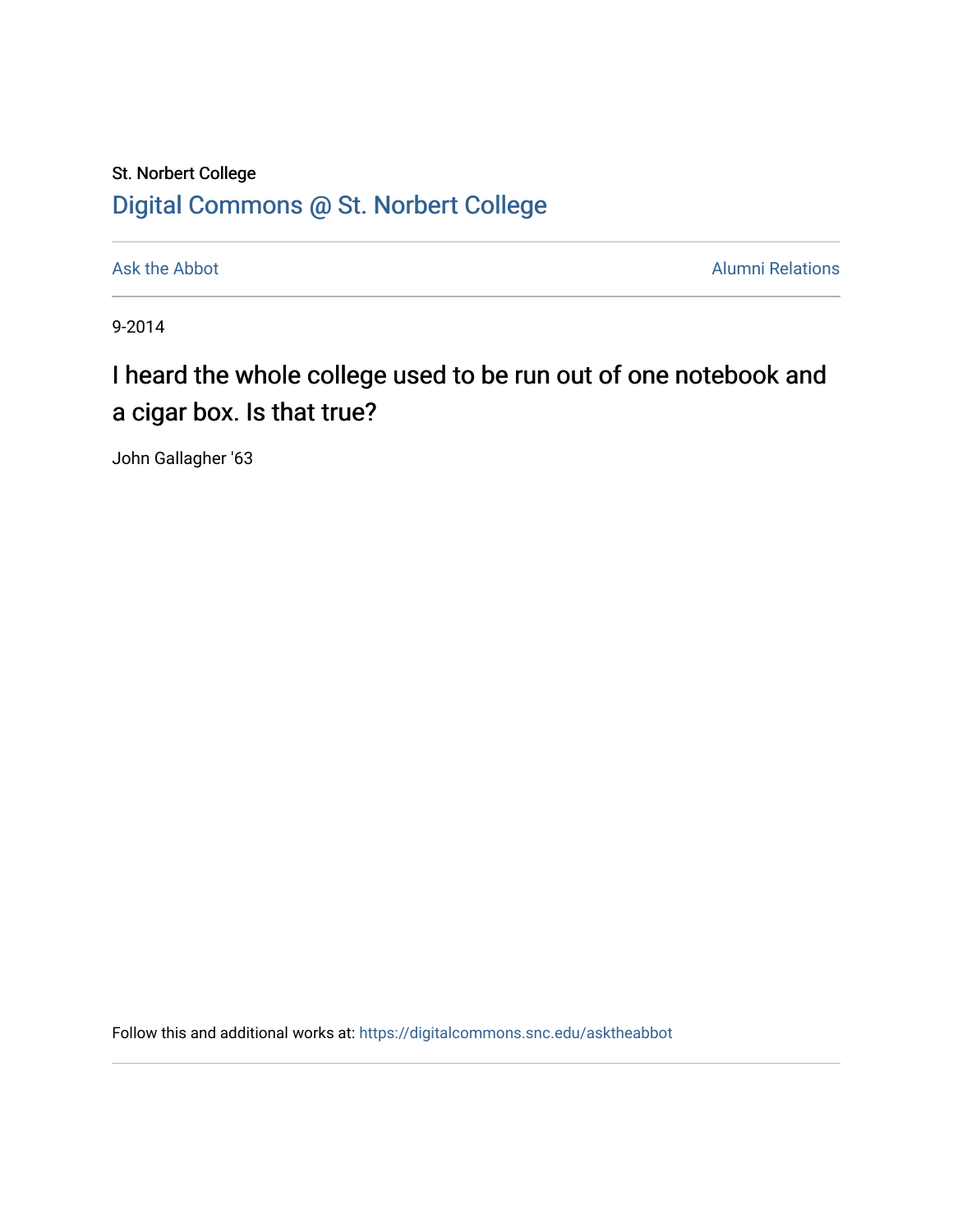



[Academics](https://www.snc.edu/academics) [Admission](https://www.snc.edu/admission) [Campus Life](https://www.snc.edu/campuslife) [Living Norbertine](https://www.snc.edu/livingnorbertine) [Athletics](https://www.snc.edu/athletics) [About](https://www.snc.edu/about)

Q

[Alumni](https://www.snc.edu/alumni/)  $\geq$  [Ask the Abbot](https://www.snc.edu/alumni/abbot/)  $\geq$  September 2014 A

## [Alumni](https://www.snc.edu/alumni/index.html)

[Events & Reunions](https://www.snc.edu/alumni/event/index.html) [Behind the Arch](https://www.snc.edu/alumni/event/behindthearch/) [Benefits and Services](https://www.snc.edu/alumni/benefits.html) [Get Involved](https://www.snc.edu/alumni/getinvolved.html) [Give to SNC](http://giving.snc.edu/) [Alumni Awards](https://www.snc.edu/alumni/awards/index.html) [Knight Lights](https://www.snc.edu/alumni/knightlights/index.html) [Alumni-Owned](https://www.snc.edu/alumni/directory/index.html) [Businesses Network](https://www.snc.edu/alumni/directory/index.html) [Alumni Board](https://www.snc.edu/alumni/alumniboard.html)

[Student Alumni](https://www.snc.edu/alumni/saa.html) [Ambassadors](https://www.snc.edu/alumni/saa.html)

[Staff](https://www.snc.edu/alumni/contactus.html)

# September 2014 Question:

Dear Abbot Pennings,

I heard the whole college used to be run out of one notebook and a cigar box. Is that true?

John Gallagher '63

#### Answer:

Dear John,

As I read your inquiry, I couldn't help but chuckle. In founding our beloved St. Norbert College and managing its day-to-day operations, I was able to record all income and expense figures in the personal book of accounts that I kept. Six inches wide by 16 inches long to be exact, this volume was commonly referred to as my Little Brown Book.

Be it known that any more formal accounting system would simply have boggled my mind. But all the same, I recorded every expense faithfully, beginning with my first entry on Sept. 26, 1898. Initially, bills were settled in cash. Be assured that I kept most careful watch over one particular cigar box, the box in which I safeguarded the finances of both priory and college.

Although today's accountants might find my manner of finance management somewhat alarming, it was a process through which I was able to build the foundation of St. Norbert College quite successfully. In fact, I took much pleasure in operating business through this personal, and perhaps somewhat idiosyncratic, system.



### Ask The Abbot

As the founder of St. Norbert College, and having a prime seat in the center of campus throughout the years, I, Abbot Bernard Pennings, hold the answers to many of your burning questions about the college. [Submit Your Question](https://www.snc.edu/alumni/abbot/index.html)